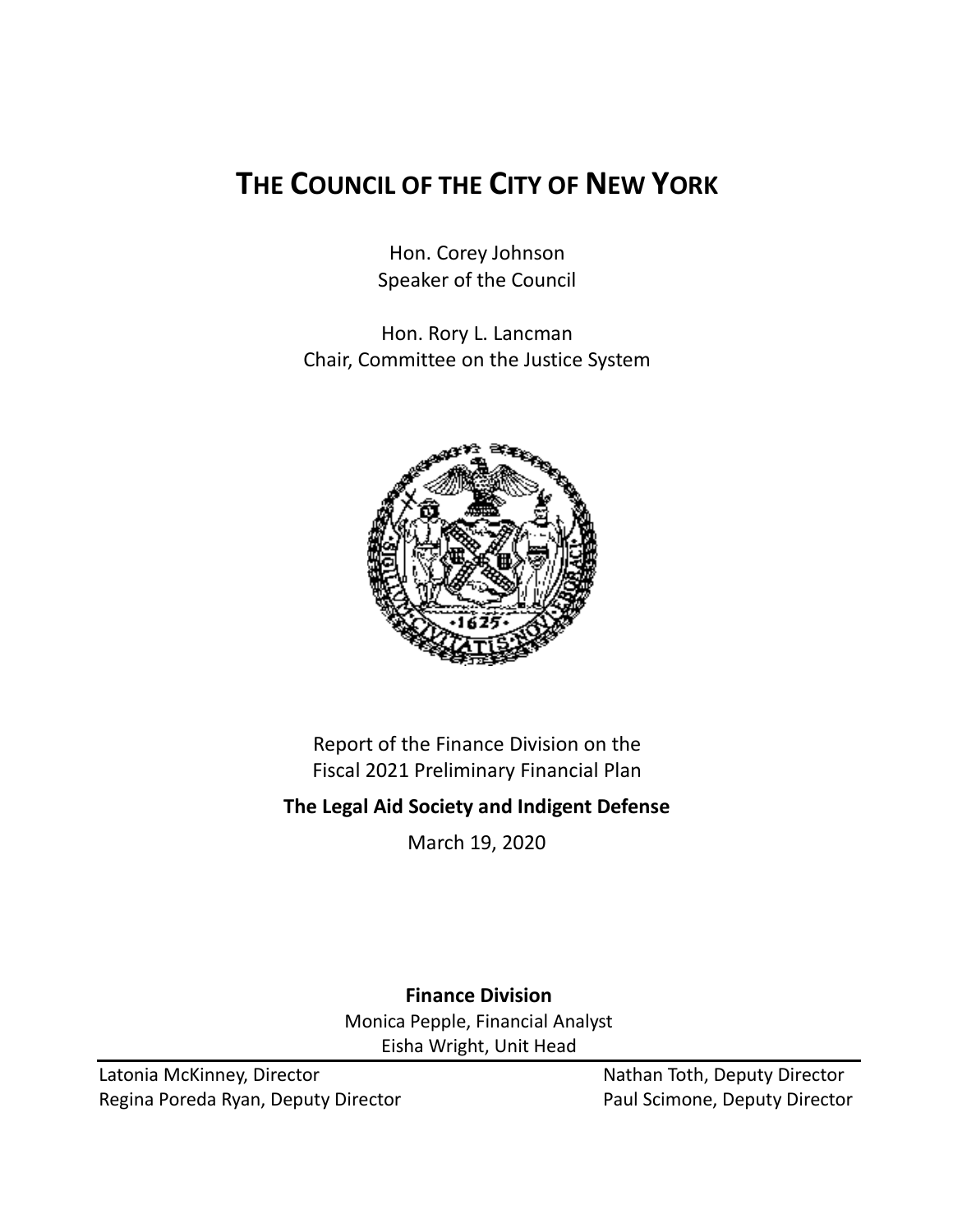# **Table of Contents**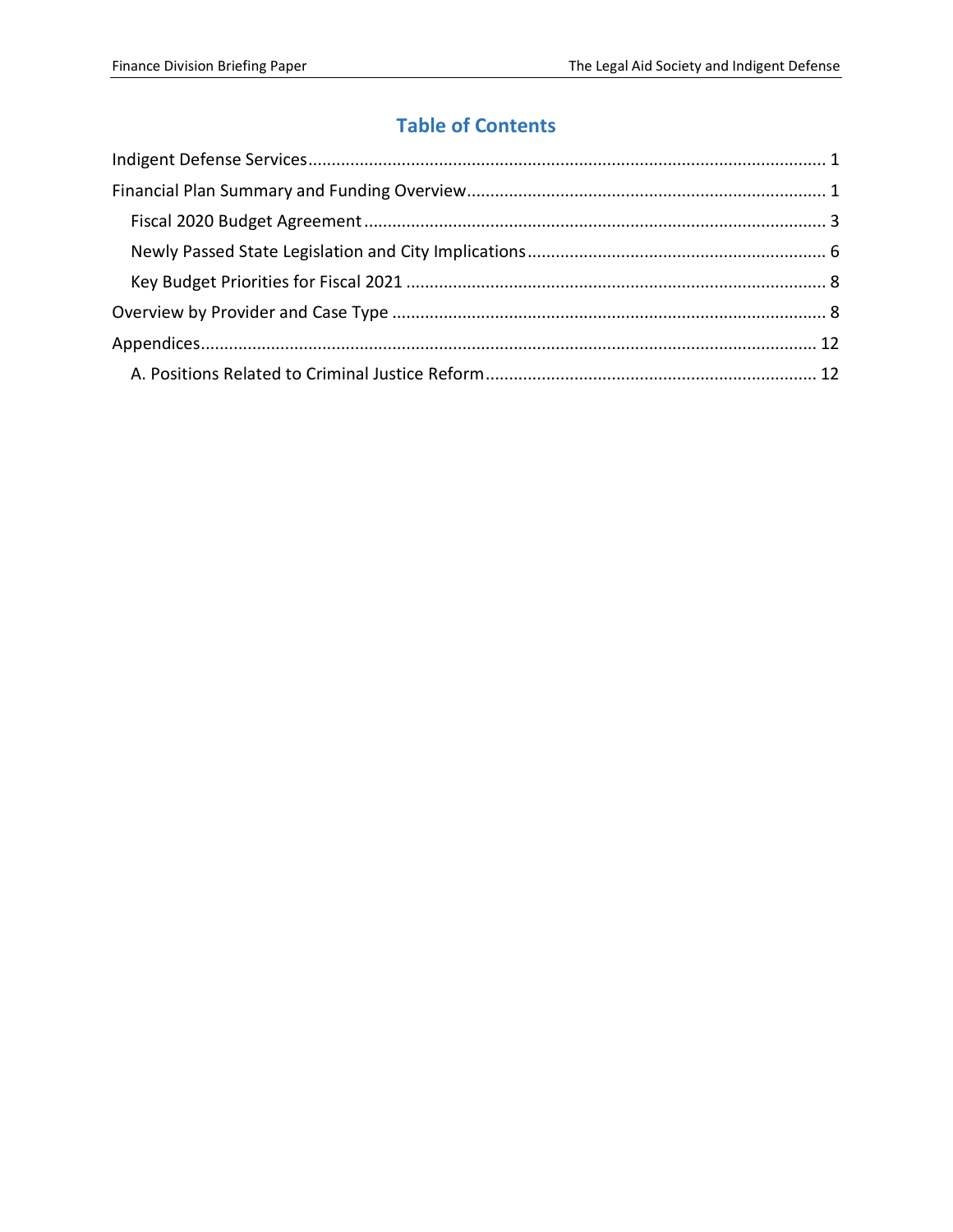# <span id="page-2-0"></span>Indigent Defense Services

State law requires New York City to assume sole responsibility for funding legal representation for indigent criminal defendants, or those who are unable to pay. The Mayor's Office of Criminal Justice (MOCJ) manages the Assigned Counsel Program (18-B, or 18-B Program) and contracts with several legal service providers that represent indigent criminal defendants. The City's indigent defense program ensures that all eligible individuals charged with crimes will have fair, just, and effective counsel at both the trial and appellate levels.

Legal Aid Society (LAS), the City's primary service provider, provides indigent criminal defense services in the State courts at the trial, appellate, conflict, and homicide levels. LAS is the sole institutional provider for Richmond County and on Riker's Island for indigent parole revocation defense. There are five additional indigent defense providers in the City: New York County Defenders (NYCD), Brooklyn Defender Services (BDS), Bronx Defenders (BXD), Queens Law Associates, P.C. (QLA) and the Neighborhood Defender Service of Harlem (NDS). Lawyers appointed to the 18-B Program represent indigent defendants in all five boroughs.

In the Appellate Courts, LAS, 18-B Attorneys and three other alternative contractors: Appellate Advocates (AA), Center for Appellate Litigation (CAL), and the Office of the Appellate Defender (OAD) handle cases. On a limited basis, the City provides legal representation to indigent parents or guardians in Family Court for Article 10 cases (abuse and neglect). The providers are the Center for Family Representation (CFR), which handles cases in Manhattan and Queens; Brooklyn Defenders Services (BDS) in Kings County; Bronx Defenders (BXD) in Bronx County; and Neighborhood Defender Service of Harlem (NDS), which represents defendants from northern Manhattan.

This report provides an overview of the total funding for Indigent Defense Providers (or Providers) as of the Preliminary Financial Plan, an overview of State criminal justice reform changes, and key budget issues for Fiscal 2021, followed by an overview by provider and case type.

# <span id="page-2-1"></span>Financial Plan Summary and Funding Overview

Funding for the public defense providers is scheduled in the Miscellaneous Budget (098) and is allocated through contracts with MOCJ. The table on the following page provides an overview of the Providers' Adopted Budget for Fiscal 2020 and planned expenditures for Fiscal 2020 and Fiscal 2021 as proposed in the January Plan by contract type.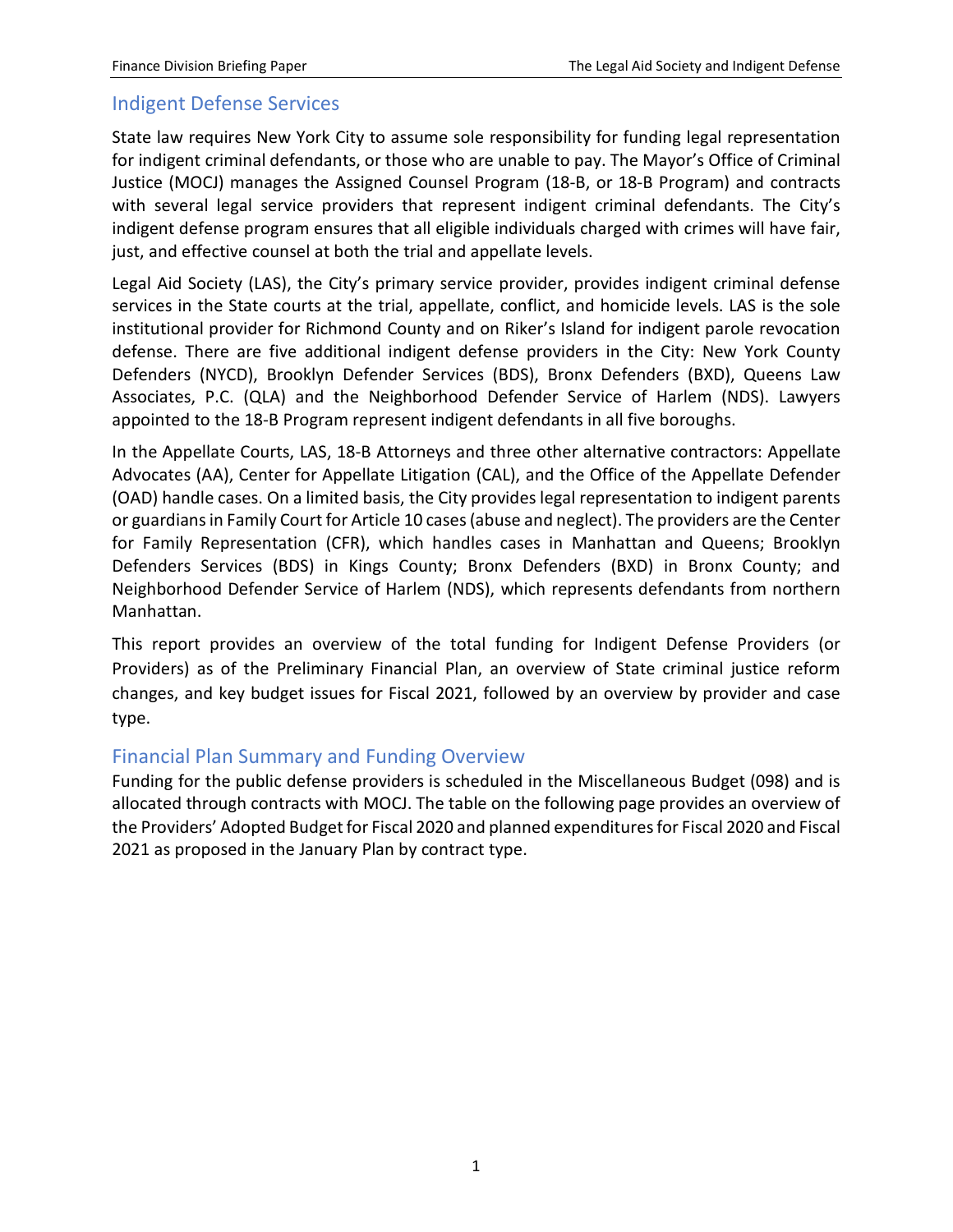| <b>Indigent Defense Funding Summary</b><br><b>Dollars in Thousands</b> | Adopted<br><b>FY20</b> | Current<br><b>FY20</b> | Preliminary<br><b>FY21</b> | *Difference<br>2020-2021 |
|------------------------------------------------------------------------|------------------------|------------------------|----------------------------|--------------------------|
| 18-B Assigned Counsel Program (City)                                   | \$11,654               | \$11,654               | \$10,598                   | (1,056)                  |
| 18-B Assigned Counsel Program (State)                                  | 39,751                 | 39,751                 | 39,751                     | 0                        |
| <b>Total 18-B Assigned Counsel Program - Subtotal</b>                  | \$51,405               | \$51,405               | \$50,349                   | (1,056)                  |
| Legal Aid Society - Trial                                              | \$93,246               | \$93,246               | \$93,246                   | \$0                      |
| Legal Aid Society - Appellate                                          | 9,481                  | 9,481                  | 9,481                      | 0                        |
| Legal Aid Society - Conflict                                           | 5,643                  | 5,643                  | 5,643                      | 0                        |
| <b>Legal Aid Society - Subtotal</b>                                    | \$108,370              | \$108,370              | \$108,370                  | \$0                      |
| NY County Defenders                                                    | \$9,066                | \$9,066                | \$9,066                    | \$0                      |
| <b>Bronx Defenders</b>                                                 | 13,878                 | 13,878                 | 13,878                     | 0                        |
| <b>Brooklyn Defender Services</b>                                      | 18,775                 | 18,775                 | 18,775                     | 0                        |
| Neighborhood Defender Services                                         | 4,936                  | 4,936                  | 4,936                      | 0                        |
| Queens Law Associates                                                  | 11,448                 | 11,448                 | 11,448                     | 0                        |
| <b>Alternative Providers - Trial Level Subtotal</b>                    | \$58,102               | \$58,102               | \$58,102                   | \$0                      |
| Non-Homicides New Contracts                                            | \$7,800                | \$7,800                | \$7,800                    | \$0                      |
| Indigent Defense - Homicides New Contracts                             | 19,999                 | 19,999                 | 19,999                     | 0                        |
| <b>New Contracts - Subtotal</b>                                        | \$27,799               | \$27,799               | \$27,799                   | \$0                      |
| <b>Appellate Advocates</b>                                             | \$5,448                | \$5,448                | \$5,448                    | \$0                      |
| Center for Appellate Litigation                                        | 5,505                  | 5,505                  | 5,505                      | 0                        |
| Office of the Appellate Defender                                       | 2,079                  | 2,079                  | 2,079                      | 0                        |
| Alternative Providers - Appellate Level Subtotal                       | \$13,031               | \$13,031               | \$13,031                   | \$0                      |
| Bronx Family Defense Practice - Bronx                                  |                        |                        |                            |                          |
| Defenders                                                              | \$7,251                | \$7,251                | \$7,251                    | 0                        |
| Brooklyn Family Defense Project - Brooklyn                             |                        |                        |                            |                          |
| <b>Defender Services</b>                                               | 7,606                  | 7,606                  | 7,606                      | 0                        |
| Center for Family Representation                                       | 5,952                  | 5,952                  | 5,952                      | 0                        |
| Neighborhood Defender Services - CA Harlem                             | 2,574                  | 2,574                  | 2,574                      | (0)                      |
| Article 10 Increase                                                    | 8,740                  | 8,740                  | 0                          | (8, 740)                 |
| <b>Family Court Providers - Subtotal</b>                               | \$32,123               | \$32,123               | \$23,383                   | (8, 740)                 |
| <b>Indigent Defense Contract Total:</b>                                | \$290,831              | \$290,831              | \$281,036                  | ( \$9,796)               |
| Indigent Defense Providers' Salary Adjustment                          | \$0                    | \$3,690                | \$3,690                    | \$3,690                  |
| Criminal Justice Reform Implementation                                 | 0                      | 9,518                  | 9,375                      | 9,375                    |
| <b>State Regional Immigration Centers</b>                              | 0                      | 55                     | 0                          | 0                        |
| <b>Indirect Cost Rate</b>                                              | 0                      | 1,319                  | 1,319                      | 1,319                    |
| Wage Adjustments and Cost of Living                                    |                        |                        |                            |                          |
| Adjustments                                                            | 14,480                 | 14,480                 | 14,480                     | 0                        |
| Miscellaneous                                                          | 3,196                  | 3,196                  | 3,196                      | 0                        |
| <b>Other Subtotal:</b>                                                 | \$17,676               | \$32,258               | \$32,060                   | \$14,384                 |
| <b>Grand Total:</b>                                                    | \$308,507              | \$323,089              | \$313,095                  | \$4,588                  |
| <b>Funding source</b>                                                  |                        |                        |                            |                          |
| City                                                                   | \$249,409              | \$263,991              | \$267,082                  | \$17,673                 |
| State                                                                  | 54,243                 | 54,243                 | 44,442                     | (9,801)                  |
| Federal                                                                | 4,855                  | 4,855                  | 1,572                      | (3, 284)                 |
| <b>TOTAL</b>                                                           | 308,507                | \$323,089              | \$313,095                  | \$4,588                  |

*\*The difference of Fiscal 2020 Adopted Budget compared to Fiscal 2021 Preliminary Budget*

The Fiscal 2021 Preliminary Budget for indigent defense totals \$313.1 million, \$4.6 million, or 1.5 percent, more than the Fiscal 2020 Adopted Budget of \$308.5 million. In June, the Fiscal 2021 projection for Indigent Defense was \$9.8 million less than the Adopted Budget. The current budget for the indigent defense contracts totals \$323 million, an increase of \$14.5 million, or 4.7 percent, when compared to the Fiscal 2020 Adopted Budget of \$308.5 million. Budget actions in the November 2019 Plan increased the Fiscal 2020 and Fiscal 2021 Budgets and mainly are due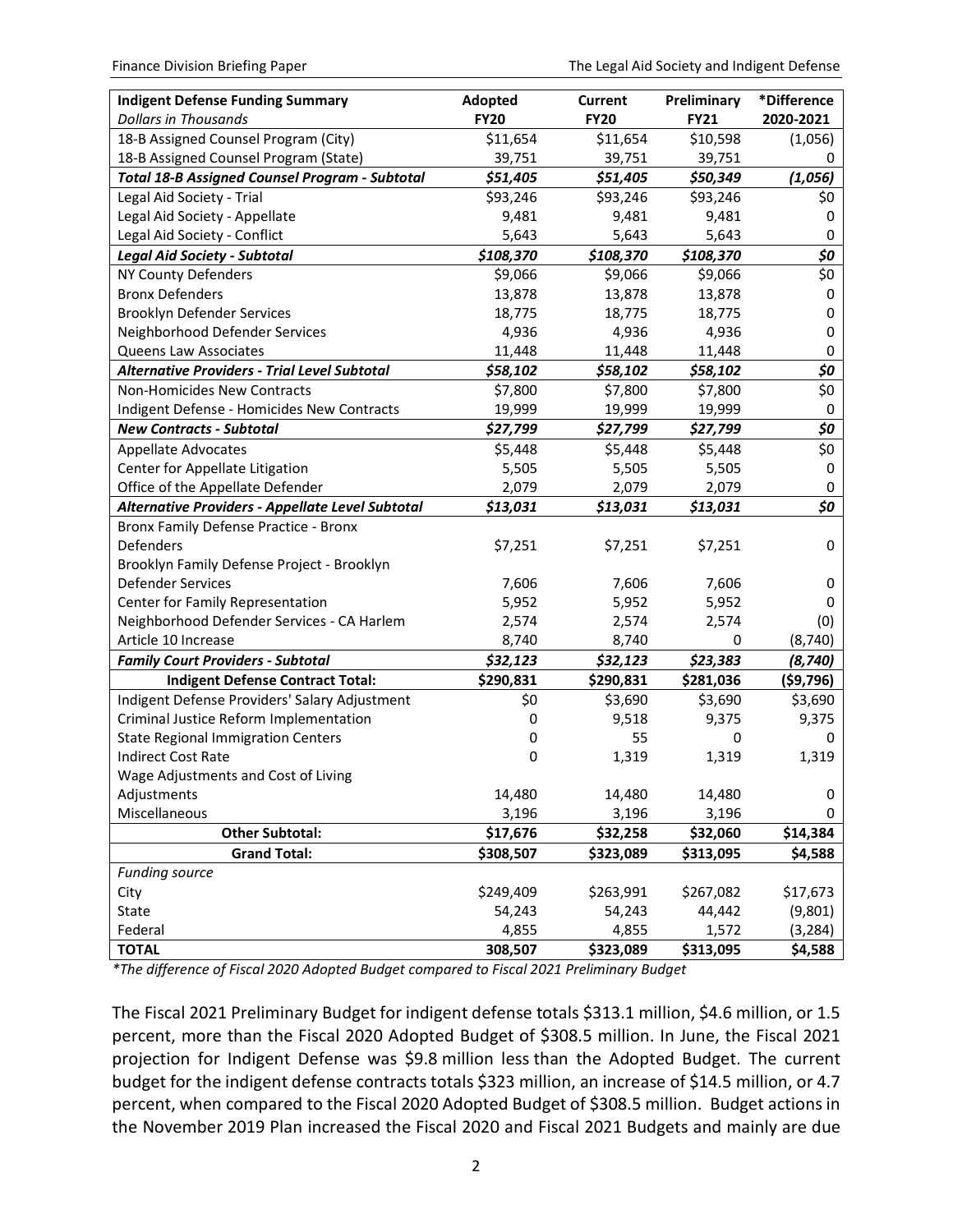to recent State criminal justice reform. The November Plan baselined \$39.5 million to support implementation of the reforms. The significant actions included in the November 2019 Financial Plan are described below. The Preliminary Plan did not introduce any noteworthy changes to the indigent defense budget.

### **November 2019 Plan Actions**

The November 2019 Plan introduced a total of \$14.4 million in changes to the indigent defense providers. These changes can be seen in the financial plan summary table in "other" category. The first, is recognition of \$3.7 million in baselined funding to provide attorneys with less than five years of experience working on MOCJ baselined contracts with pay parity to that of the New York City Law Department. The second is a baselined allocation of \$9.5 million to support the providers in implementing recently passed criminal justice reform, and last is recognition of \$1.3 million in baselined funding for standardized indirect cost rate increases. All of these items will be discussed in more detail further in the report.

For Fiscal 2021, City funds make up 85 percent of the total indigent defense budget, while State and federal funding makes up 15 percent.



The City funds the majority of the public defense provider contracts, as required by State law. City funds account for \$267 million, or 85 percent, of the total indigent defense budget in Fiscal 2021.

State funding accounts \$44.4 million, or 14 percent of the total indigent defense budget in Fiscal 2021. State revenue allocated for the 18-B and family court provider contracts makes up over 70 percent of the 18-B contract total and 35 percent of the family court providers' total contracted budget in Fiscal 2021.

Federal allocations make up \$1.6 million, or 1 percent, of the total indigent defense budget and supplement the family court providers' funding, making up 12% of the family court providers' total contracted budget in Fiscal 2021.

Of note, in mid-Fiscal 2020, the Providers contracts have been modified to reflect a new agreement with MOCJ that removes the intake goals that were previously part of the contract. The new contract agreement shifts intake goals from a concrete number of cases to a percentage of citywide and boroughwide cases.

## <span id="page-4-0"></span>Fiscal 2020 Budget Agreement

### **Pay Parity**

Pursuant to the Fiscal 2020 Adopted Budget agreement, the Administration allocated additional support to legal services providers to bring pay parity to their lawyers with lawyers employed by the Law Department. This advance was one of several pay parity initiatives supported by the City Council. The November 2019 Plan included \$7.3 million for legal services providers under contract with MOCJ and the Human Resources Administration's Office of Civil Justice (OCJ), with \$3.7 million for each Office's contracts respectively. Similar to the Fiscal 2019 pay parity increase allocated for assistant district attorneys, this increase allowed legal services provides to increase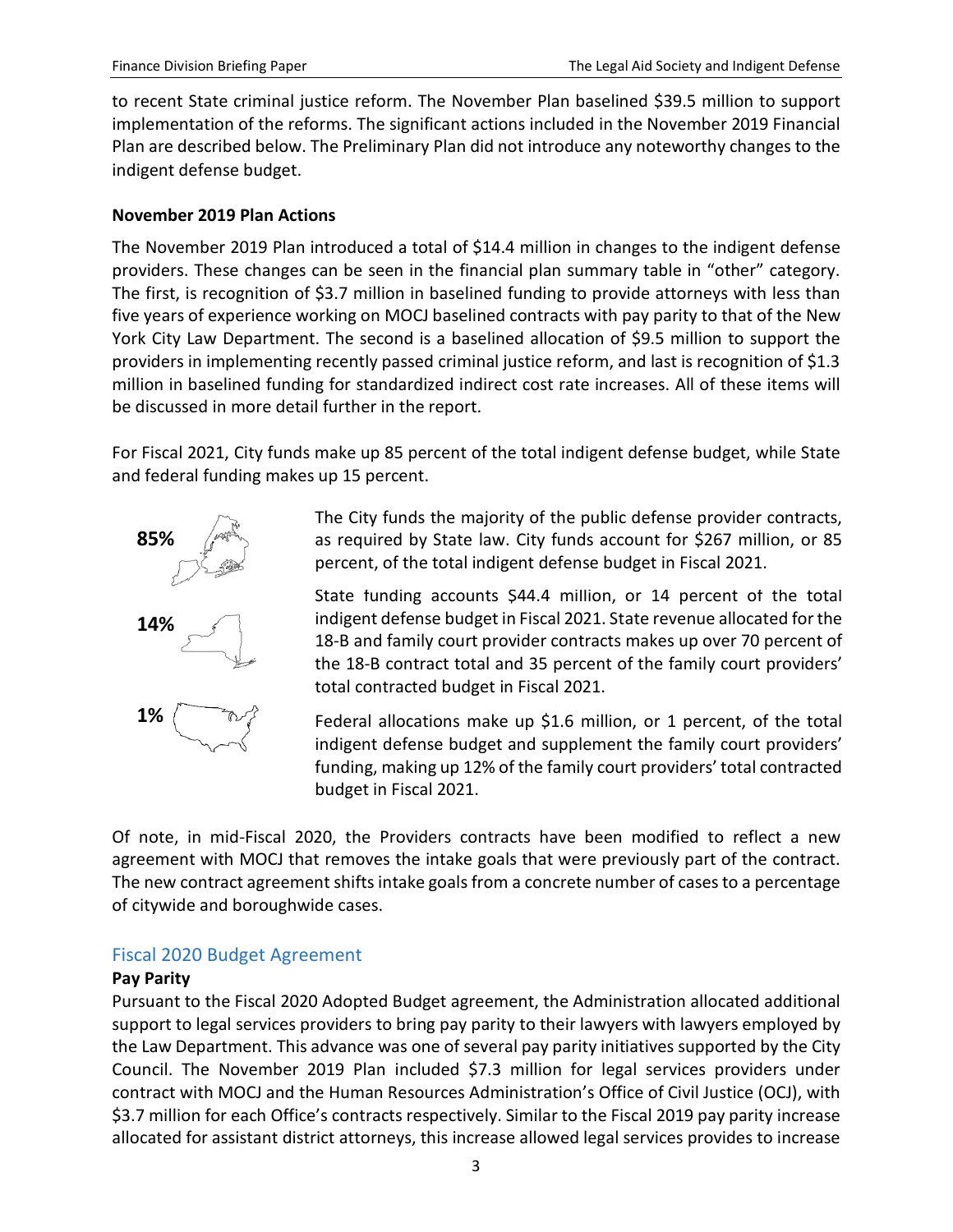the wages of lawyers with less than five years of experience. The expectation at adoption had been that a second pay parity adjustment for more senior district attorney lawyers would happen in Fiscal 2020 and for legal service providers subsequently.

| <b>Pay Parity Funding Across Providers</b> |                      |                         |  |  |  |  |
|--------------------------------------------|----------------------|-------------------------|--|--|--|--|
| Provider                                   | <b>Total Funding</b> | <b>Total Attorneys*</b> |  |  |  |  |
| The Legal Aid Society                      | \$1,380              | 88.5                    |  |  |  |  |
| <b>Bronx Defenders</b>                     | 934                  | 106                     |  |  |  |  |
| <b>Brooklyn Defender Services</b>          | 391                  | 71                      |  |  |  |  |
| Center for Family Representation           | 320                  | 29                      |  |  |  |  |
| Neighborhood Defender Services             | 218                  | 26.5                    |  |  |  |  |
| New York County Defender Services          | 139                  | 23                      |  |  |  |  |
| Center for Appellate Litigation            | 137                  | 13                      |  |  |  |  |
| <b>Appellate Advocates</b>                 | 93                   | 11                      |  |  |  |  |
| Office of the Appellate Defender           | 49                   | 5                       |  |  |  |  |
| <b>Queens Law Associates</b>               | 29                   | 26                      |  |  |  |  |
| <b>MOCJ Total:</b>                         | \$3.690              | 399                     |  |  |  |  |

*\*Within MOCJ's baselined contract budget Dollars in Thousands*

For the indigent defense providers, a total of 399 attorneys will be impacted by salary adjustments. As of March 2020, although the funding is budgeted, MOCJ has not yet amended the providers' contracts to reflect the salary adjustments. According to the Providers, MOCJ estimates that the funds will be disbursed in August or September of 2020. Some providers with larger operational budgets were able

to distribute raises to their staff in advance of receiving the funds, but for those with smaller budgets this was not an option. Additionally, the adjustments only cover attorneys that are working on MOCJ's baselined contracts; attorneys with zero to four years of experience working on State and City Council Discretionary contracts are not included in these adjustments, which is a priority across all of the providers.

Furthermore, there is concern around the issue of salary compression because the adjustment will only impact those with zero to four years of experience. Several providers have shared that although these adjustments are needed, the highest levels of attrition are actually occurring after year four, when individuals have gained a few years in the field and are at an age when significant and costly life changes are more common such as marriage, buying a home, or having children. Some providers were able to utilize cost of living adjustment funds, or plan to use any savings in revenue to help mitigate this concern, but other offices are unable to do so. This issue has been raised with MOCJ and OMB, and the Providers have been advised that there will be a second wave of salary parity analysis that will take place in the spring of 2020. The Committee will continue to track this progress.

**Indirect Cost Rate:** As a part of the Fiscal 2020 Adopted Budget, the Administration and the Council agreed to fund indirect rate increases for human service contracts. For years, nonprofits have advocated for a standardized indirect cost rate for health and human service contracts. In February 2019, the City of New York released *The Health and Human Services Cost Policies and Procedures Manual* (Cost Manual) to standardize cost definitions, indirect cost rate calculations, and rate claiming policies for related contracts. To adjust contracts to cover indirect costs the Administration has formalized a process for providers to claim indirect cost rates and funding. The Indigent Defense Providers received baseline funding of \$1.4 million in Fiscal 2020 and the outyears within MOCJ's contracting budget for the indirect cost rate initiative.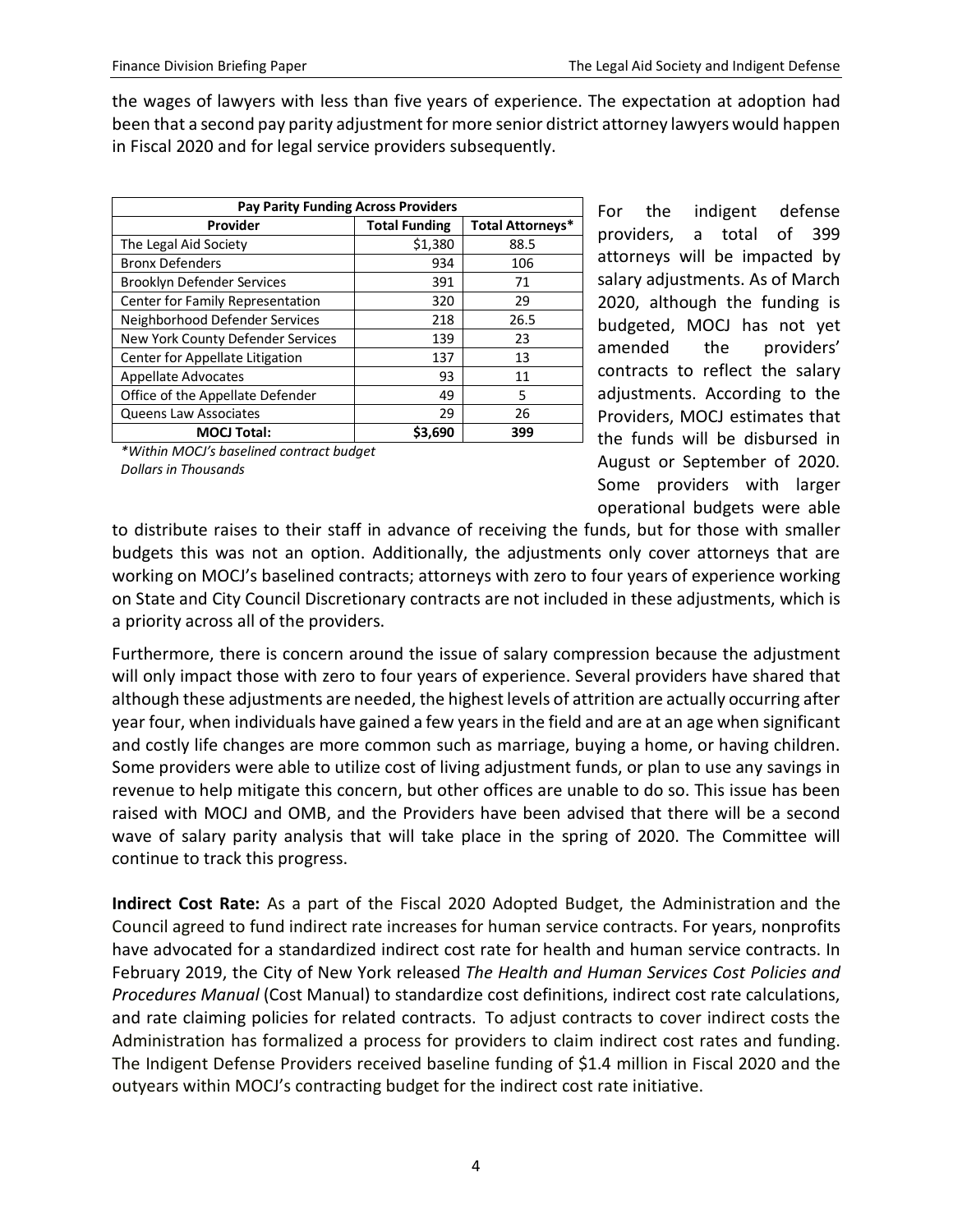# **Council Initiative Highlights in Fiscal 2020:**

# *New York Immigrant Family Unity Project (NYIFUP)*

The federal government's approach to immigration and the fact that New York City is a Sanctuary City, increased the workload of Public Defenders in relation to immigration defense. Beginning in March of 2019, the Varick Street US Immigration Court in Manhattan added two additional intake courtrooms, which was a 66 percent increase over the three courts that previously took on new cases. To address this situation, in Fiscal 2020, the Council increased funding to NYIFUP by \$5 million, for total funding of \$16.6 million, to allow providers to respond to the increased number of courtrooms and detained cases at the Varick Street Court House and fulfill New York City's commitment to ensure that no family is torn apart by deportation because they are not able to afford a lawyer. The providers contracted to deliver these services are The Bronx Defenders, Brooklyn Defender Services, and Legal Aid Society; each provider receives \$5.5 million and the initiative is managed by the Department of Social Services/ Human Resource Administration. As such, attorneys working under this contract are not eligible for salary adjustments under the current pay parity negotiation explained above. This remains a concern for the providers.

## *Family Guardianship Support Initiative*

New in Fiscal 2020, the Council invested \$1.3 million, distributed evenly among the Family Court Providers (the Bronx Defenders, Brooklyn Defender Services, Center for Family Representation, and Neighborhood Defender Services of Harlem). This initiative supports the indigent family defense offices in providing legal advice, social work services, and advocacy for parents during their child welfare investigations to prevent unnecessary family separation. Previously, parents with child welfare involvement did not have access to representation until the Administration of Child Services (ACS) filed an abuse or neglect case in Family Court. Prior to court, however, there are decisions made that have an impact on the case and family, including mandated programming and services, and whether or not children will be separated from their parent. Many parents participate in ACS investigations without the advice of counsel or advocates to guide them through the process, leading to misunderstanding and mistakes that often lead to unnecessary family separations and court filings. Through this initiative, parents are connected to legal services and social workers earlier in the child welfare process before the case is filed, to assist in facilitating meetings with ACS and guide the parent through the procedures. Services are available to eligible low-income families, most of whom are underrepresented and immigrant populations.

A separate but related issue involves the State's Statewide Register of Child Abuse and Maltreatment (SCR) database. Many individuals are denied employment based on administrative findings of child abuse or neglect. These findings remain accessible to employers for up to 28 years in the SCR and the data does not distinguish between different types of charges (sexual abuse vs. child not attending school) and often does not relate to the person's ability to perform their job duties. In the absence of counsel, having your name removed from this list can be complicated and many individuals are unaware that they have the ability to remove their names. In addition to the above, this funding also supports legal assistance to help clear the names of people who should not be listed in the SCR, specifically those who would otherwise be able to obtain employment if it weren't for their indicated case in the SCR.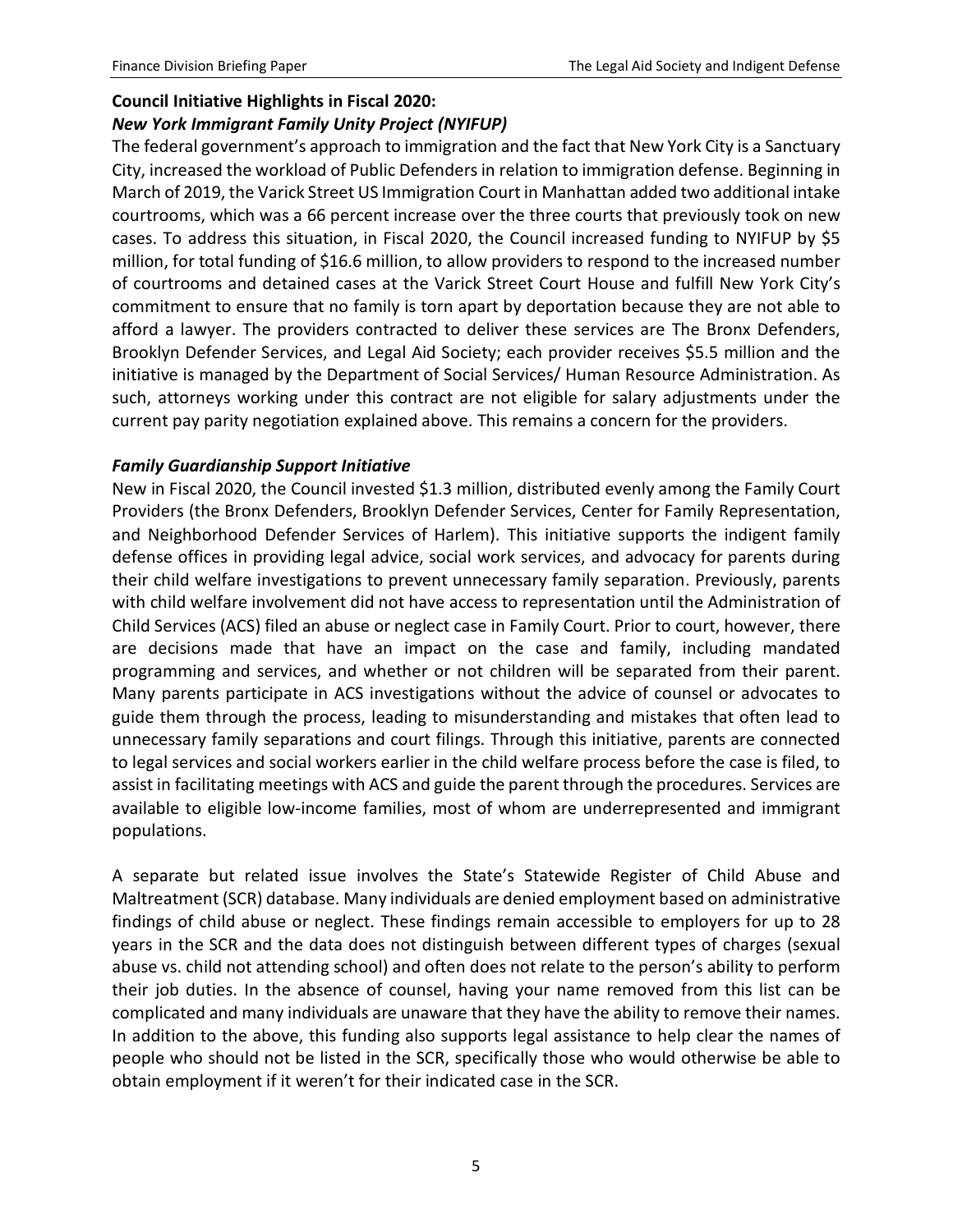## <span id="page-7-0"></span>Newly Passed State Legislation and City Implications

The November 2019 Plan added baseline funding of \$75.2 million in Fiscal 2020 and approximately \$70 million in the outyears to support a total of 1,023 new positions related to discovery and bail reform. The State's 2019-2020 Adopted budget passed this legislation without State funding, as such, the City made investments to support the execution of the State criminal justice reforms. Discovery reform accelerates the discovery timeline, requiring the prosecution to disclose all relevant evidence, automatically, within 15 days of arraignment for every case. Bail reform eliminates money bail and pretrial detention in almost all misdemeanor and nonviolent felony cases. Each took effect in January 2020. The table below shows the various City Agencies impacted, the City investments made in Fiscal 2020 and the outyears, as well as budgeted headcount.

| 2020 State Criminal Justice Reform Investments Across Agencies |             |       |             |           |  |  |  |  |
|----------------------------------------------------------------|-------------|-------|-------------|-----------|--|--|--|--|
| Agency                                                         | <b>FY20</b> | HС    | <b>FY21</b> | <b>HC</b> |  |  |  |  |
| <b>District Attorneys</b>                                      | \$35,856    | 729   | \$35,387    | 729       |  |  |  |  |
| <b>NYPD</b>                                                    | 24,731      | 250   | 20,696      | 250       |  |  |  |  |
| Law Department                                                 | 328         | 8     | 487         | 8         |  |  |  |  |
| <b>FDNY</b>                                                    | 538         | 9     | 857         | 10        |  |  |  |  |
| <b>DOHMH</b>                                                   | 3,520       | 27    | 2,897       | 27        |  |  |  |  |
| <b>MOCJ Contracts*</b>                                         | 786         | 0     | 786         | $\Omega$  |  |  |  |  |
| <b>Public Defenders</b>                                        | 9,518       | 0     | 9,375       | 0         |  |  |  |  |
| TOTAL                                                          | \$75,277    | 1.023 | \$70,486    | 1.024     |  |  |  |  |

*Dollars in Thousands*

\*\* Supports MOCJ's contract with Criminal Justice Agency (CJA)

### **Defense Providers Specifics:**

Discovery reform, which should decrease case processing time and help to ensure a speedy trial, ultimately resulting in decreased jail stays and fewer prison or jail sentences has the greatest impact on the Providers. Before April 2019, New York State law required discovery, the disclosure of

| <b>Criminal Justice Reform Investments</b><br>for Trial Level Public Defense Providers |         |         |         |  |  |  |  |
|----------------------------------------------------------------------------------------|---------|---------|---------|--|--|--|--|
| <b>Hired</b><br><b>Provider</b><br><b>HC</b><br><b>FY20</b><br><b>YTD</b>              |         |         |         |  |  |  |  |
| <b>The Legal Aid Society</b>                                                           | \$4,900 | 47      | 7       |  |  |  |  |
| <b>Bronx Defenders</b>                                                                 | 814     | 14.5    | 4.5     |  |  |  |  |
| <b>Brooklyn Defender Services</b>                                                      | 927     | 7.45    | 7.45    |  |  |  |  |
| <b>Neighborhood Defender Services</b>                                                  | 791     | 15      | 1       |  |  |  |  |
| <b>New York County Defender Services</b>                                               | 507     | 6       | 0       |  |  |  |  |
| <b>Queens Law Associates</b>                                                           | 877     | $N/A^*$ | $N/A^*$ |  |  |  |  |
| 18B Assigned Counsel Plan                                                              | 707     | $N/A^*$ | $N/A^*$ |  |  |  |  |
| ΤΟΤΑL                                                                                  | \$9.518 | >90     | 20      |  |  |  |  |

*\*Information not available at the time of the writing of this report*

relevant evidence to each party to ensure the opportunity to prepare a substantial case, to be complete by pretrial hearings or trial. The new legislation will accelerate the discovery timeline, requiring that prosecution disclose all relevant evidence to the defense automatically, no later than 15 days after arraignment for every case. Whereas before, discovery was only implemented for cases that moved forward, this legislation requires discovery for every case, even if the charges are dropped or the District Attorneys (DAs) decline to prosecute, adding thousands of cases that will require discovery.

Of the Citywide amount of \$75.3 million, the Public Defense Providers have been allocated \$9.5 million for trial-level contracts, which include conflict, criminal, and homicide cases. Each provider determines how to allocate the increase. As demonstrated in the table above, the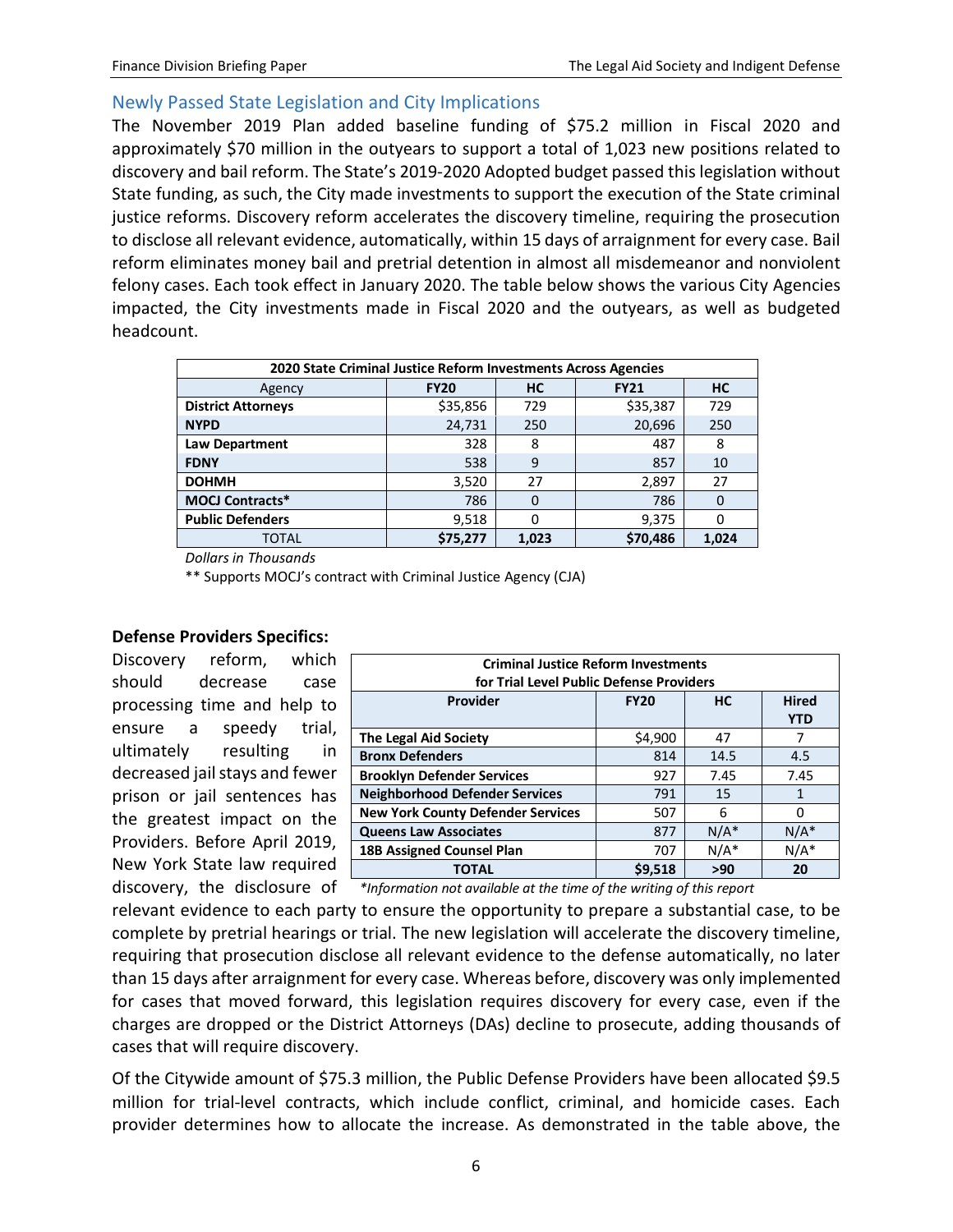investments made to the Providers will support additional positions to hire paralegals, infrastructure and technology (IT) support, to assist in functions related to discovery reform particular to data redaction and analysis that is received from the Prosecutor's offices. Appendix A. on page 12 list the new staff by title, with a description of roles and responsibilities and salary range for each organization that will be supported with the criminal justice reform funding.

**Capital.** Along with the expense investments, the Providers will also be allocated capital funding to support IT related needs related to discovery disclosures. The Fiscal 2020 Adopted Capital Commitment Plan included \$5 million in technology and equipment projects to support IT needs related to the reform for the indigent defense providers. The funding is in DCAS' Budget and Capital Commitment Plan and is drawn from a lump sum of \$5 million with no specific allocations; some providers remain unclear on the exact amount they will receive. Providers are in the processes of building new case management systems and obtaining software licenses that have the ability to handle the increased level of discovery disclosures, as well as make upgrades to current servers and Internet circuits. These funds will also support the purchase of computers and laptops for new staff, as well as various IT needs for trial attorneys.

### **Issues and Concerns**

- **Delays in Contract Amendments.** Although the aforementioned funds were allocated and approved in the November 2019 Plan, to date, the contracts have yet to be amended, nor the funds distributed. The delay between the allocation and distribution of funds has created interruptions in hiring, especially for Providers that have smaller operating budgets.
- **Data Storage.** As of this writing, some Providers are using an online drive to capture and store all of the discovery information received from the District Attorney's offices. This system may not be sufficient to keep up with the enormous increase in data, which include large files such as videos and transcriptions. There is concern that this system will become unsustainable.
- **A Uniform and Centralized Approach to Discovery Process.** There is no requirement that discovery be provided in any specific format. As such, the discovery process between the DAs and Defenders in the first three months has been disorganized, requiring additional time and IT support. Not all files are properly identified when sent to the defense attorneys, requiring additional effort and software to decode and download properly. Additionally, some offices have attempted to set up an email account for all discovery, but not all ADAs send to this account, scattering the data across multiple platforms. A standardized format and centralized portal that is efficient and secure is a priority for the Providers.
- **Notification of Desk Appearance Tickets (DATs).** Currently, only the DAs and the Office of Court Administration are notified when individuals are arrested and offered a DAT. The Providers would like to be notified upon a client's arrest and the information related to the incident upon which the DAT was issued.
- **Witness Information.** Several providers have claimed that the witness communication portals being utilized by the DAs to provide anonymity are not in compliance with the new discovery law. This issue is currently under litigation and it remains unclear how it will be resolved.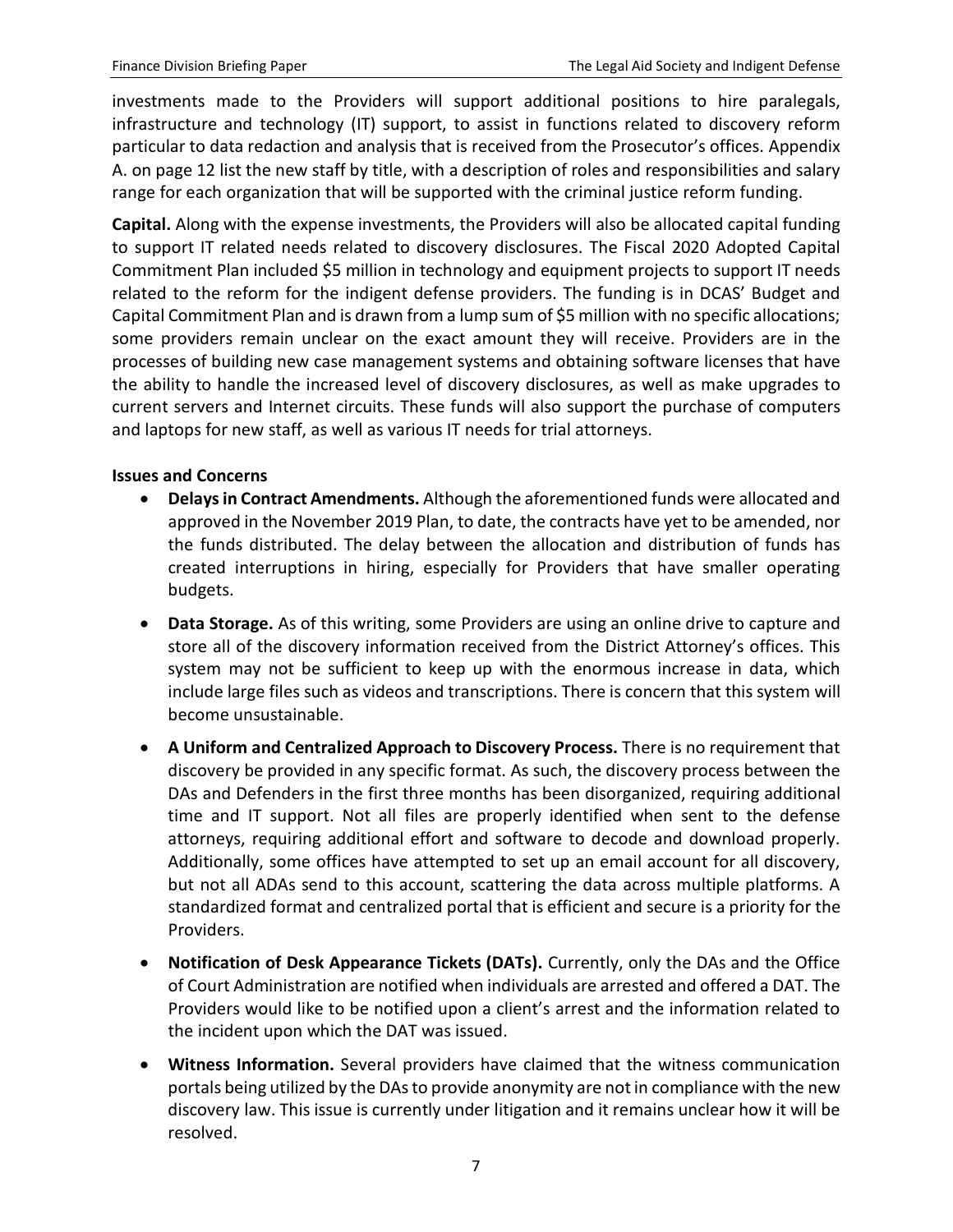# <span id="page-9-0"></span>Key Budget Priorities for Fiscal 2021

#### **Technology Gaps**

In January 2020, the Committee held an oversight hearing in an attempt to examine the "technology gap" between District Attorney Offices and Public Defender Offices in New York City. The Providers testified that they are at a severe disadvantage accessing forensic evidence as a result of not having the means to afford sophisticated technological devices and software that the Prosecutors have access to. As the availability and use of forensic evidence increases and becomes more common, the Providers are outpaced and lack the resources to process it.

The two areas in which the Providers are lacking forensic analysis tools are in DNA analysis and digital forensic analysis. Software needs include technology such as STRmix, a forensics tool that assists in analysis of DNA, and Cellebrite, which offers data extraction, transfer, and analysis from cellular devices. These software are prohibitively costly to license and maintain compared to the overall budgets of the Providers. In addition to software, some of the Providers would need to

| Digital and DNA Forensics Technology Costs per Provider |                  |           |  |  |  |
|---------------------------------------------------------|------------------|-----------|--|--|--|
| Provider                                                | <b>Estimated</b> | <b>HC</b> |  |  |  |
|                                                         | Cost             |           |  |  |  |
| <b>The Legal Aid Society</b>                            | \$982            |           |  |  |  |
| <b>Bronx Defenders</b>                                  | 200              |           |  |  |  |
| <b>Brooklyn Defender Services</b>                       | 437              | 14        |  |  |  |
| <b>Neighborhood Defender Services</b>                   | $N/A^*$          | $N/A^*$   |  |  |  |
| <b>New York County Defender Services</b>                | 30               |           |  |  |  |
| <b>Queens Law Associates</b>                            | $N/A^*$          | N/A*      |  |  |  |

hire additional staff whose purpose would be to provide operation and expertise related to the software and analysis. The table to the left outlines the expense and headcount estimates by each provider that would be required to create in-house capacity and sufficiently address this technology gap.

*Dollars in Thousands*

*\*Information not available at the time of the writing of this report.*

# <span id="page-9-1"></span>Overview by Provider and Case Type

## **The Legal Aid Society (LAS)**

LAS's Fiscal 2021 contract budget totals \$119.4 million. A total of \$108.3 million is budgeted for trial-level, conflict, and appellate cases, plus an additional \$11.1 million budgeted for homicide cases ("new contracts"), which began in Fiscal Year 2019 and had its first full year of contracting in Fiscal 2020. In the last six months of Fiscal 2019, LAS saw a total intake of 44 homicide cases.



LAS's Fiscal 2021 contracted budget remains unchanged when compared to its Fiscal 2020 Adopted contract budget.

The chart to the left shows historical case intake for the Legal Aid Society from Fiscal 2015 through Fiscal 2019; case intake at LAS has steadily declined over the past five fiscal years, a 43 percent decrease since Fiscal 2015. This decrease is, at least in-part, due to changes in criminal justice practices, particularly drops in arrest, that have had a direct effect on lowerincome individuals that are overly represented and impacted by the justice system. The City's District Attorneys continue to decline to prosecute certain charges, especially as they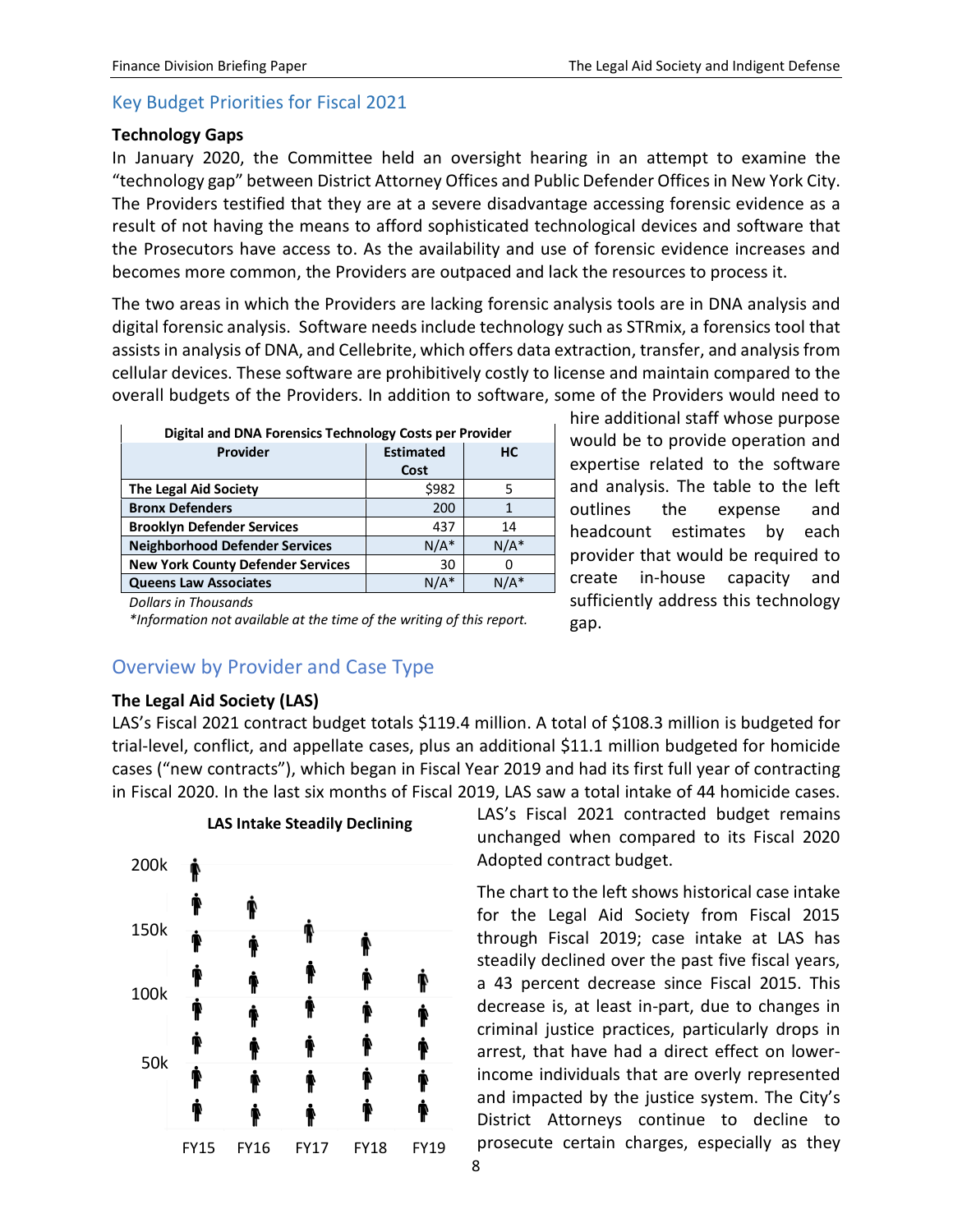relate to charges resulting from poverty, such as quality of life crimes or jumping MTA turnstiles. In addition, misdemeanor charges continue to be diverted to successful pre-arraignment programs such as Project Reset and Healing NYC. To read more about these programs, please visit the Council's website and see the Fiscal 2021 Preliminary Budget Report for the District Attorneys and Special Narcotics Prosecutor: [https://council.nyc.gov/budget/fy2021/.](https://council.nyc.gov/budget/fy2021/)

Pursuant to the recently finalized contracts for indigent defense, intake goals have shifted to percentage of citywide and boroughwide cases. Legal Aid is the City's primary indigent defense provider and accepts trial-level and homicide cases from every borough, and takes 100 percent of cases from Staten Island since there is no borough-based provider in Richmond County. The graphic below shows the projected percentage intake by borough by case type for LAS for Fiscal 2020 and 2021.

#### **Projected LAS FY20 and FY21 Intake by Borough**



## **Trial Level Alternate Providers**

The Fiscal 2021 Preliminary Budget for the alternate providers totals \$74.5 million. A total of \$65.9 million is budgeted for trial-level cases, plus an additional \$12.6 million budgeted for homicide cases, which began in Fiscal 2019 and is currently in its first full contract year as of Fiscal 2020. For more information on the details of these contracts, please see the Fiscal 2020 Preliminary Budget Report available on the Council's website: [https://council.nyc.gov/budget/fy2020/.](https://council.nyc.gov/budget/fy2020/) The alternate providers Fiscal 2021 contracted budget remains unchanged when compared to its Fiscal 2020 Adopted contract budget. As shown in the table below, in Fiscal 2019, the alternate providers' total spending was \$81.9 million and total intake was 74,471.

| Historical Spending and Actual Intake by Alternate Provider |             |         |             |         |             |         |             |        |             |        |
|-------------------------------------------------------------|-------------|---------|-------------|---------|-------------|---------|-------------|--------|-------------|--------|
|                                                             | <b>FY15</b> |         | <b>FY16</b> |         | <b>FY17</b> |         | <b>FY18</b> |        | <b>FY19</b> |        |
| Provider                                                    | Spending    | Intake  | Spending    | Intake  | Spending    | Intake  | Spending    | Intake | Spending    | Intake |
| <b>NY County</b><br><b>Defenders</b>                        | \$9,003     | 18,510  | \$8,706     | 22,895  | \$9,152     | 19,265  | \$9,066     | 16,390 | \$12,382    | 10,705 |
| <b>Bronx Defenders</b>                                      | \$13,369    | 27,726  | \$13,499    | 25.549  | \$13,453    | 23,863  | \$14,213    | 21,926 | \$18,782    | 18,522 |
| Brooklyn Defender<br><b>Services</b>                        | \$17,015    | 39,929  | \$17,015    | 34.955  | \$17,316    | 31.088  | \$19,188    | 25,103 | \$27,709    | 22,184 |
| Neighborhood<br><b>Defender Services</b>                    | \$4,750     | 8,667   | \$4,750     | 7,185   | \$4,829     | 5,296   | \$5,086     | 4,297  | \$7,736     | 6,012  |
| Queens Law<br>Associates                                    | \$10,065    | 25,781  | \$11.085    | 24,939  | \$11,340    | 22.941  | \$11,668    | 20,257 | \$15,313    | 17,048 |
| Total:                                                      | \$54,202    | 120,613 | \$55,055    | 115,523 | \$56,090    | 102,453 | \$59,221    | 87,973 | \$81,923    | 74,471 |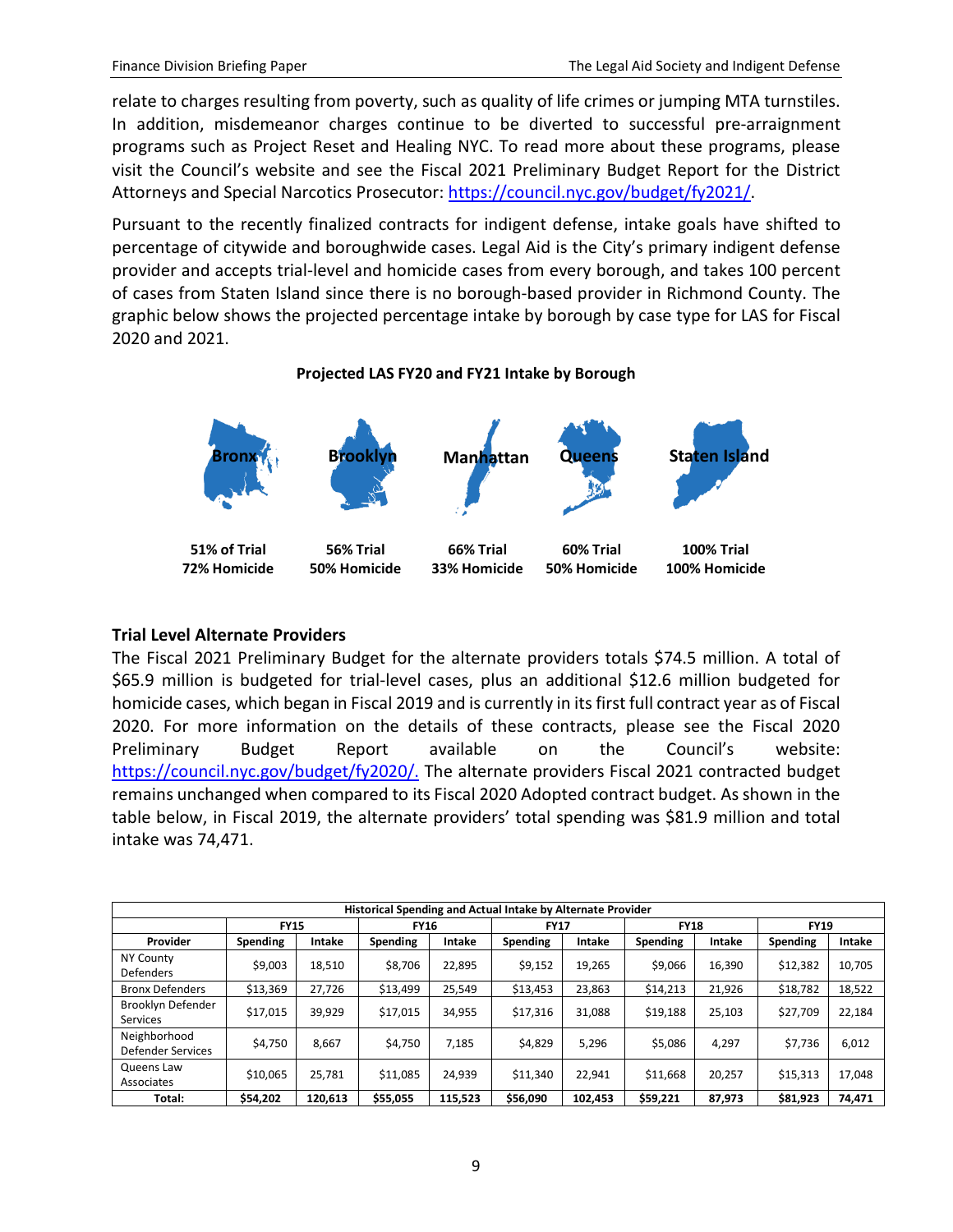As previously mentioned, at the beginning of Calendar Year 2020, the criminal trial providers and MOCJ entered an agreement that contracted intake goals have shifted to percentage of citywide/ boroughwide cases. The table to the right outlines the case intake disaggregated by provider and case type for Fiscal 2019.

| Projected Intake Percentage by Provider for FY20 and FY21 |                               |                          |  |  |  |
|-----------------------------------------------------------|-------------------------------|--------------------------|--|--|--|
| Provider                                                  | <b>Trial Non-</b><br>Homicide | Trial<br><b>Homicide</b> |  |  |  |
| NY County Defenders                                       | 23%                           | 28%                      |  |  |  |
| <b>Bronx Defenders</b>                                    | 49%                           | 33%                      |  |  |  |
| Brooklyn Defender Services                                | 44%                           | 50%                      |  |  |  |
| Neighborhood Defender Services                            | 11%                           | 33%                      |  |  |  |
| <b>Queens Law Associates</b>                              | 40%                           | 50%                      |  |  |  |

#### **Appellate Level Alternate Providers**



The Fiscal 2021 Preliminary Budget for the three appellate litigation service providers is \$13 million. The Office of the Appellate Defender provides representation to indigent defendants convicted of felonies in Manhattan and the Bronx assigned by the  $1<sup>st</sup>$  Department in the New York Supreme Court, and State and federal courts not paid by the City. Center for Appellate Litigation also provides services to individuals assigned by the  $1<sup>st</sup>$  Department in criminal appeals and post-conviction proceedings in Manhattan. Appellate Advocates cases are assigned by the 2<sup>nd</sup> Department, and represent clients facing a range of misdemeanors to felonies and postconviction proceedings in trial court in Brooklyn. In Fiscal 2020 and 2021, the appellate providers are collectively contracted to take 1,679 cases.



### **Assigned Counsel Program (18-B)**

The courts appoint attorneys from the Assigned Counsel Program (18- B) to represent defendants when representation by one of the indigent defense providers would present a conflict of interest or when a defendant is charged with a crime punishable by death or life imprisonment. Attorneys appointed to the 18-B program represent indigent defendants in criminal trials, appeals, family court proceedings, parole violation and

integrated domestic violence (IDV) cases. IDV cases are cases involving families where domestic violence is the underlying issue and one judge presides over all criminal, civil and family court matters involving the family.

The Fiscal 2021 Preliminary Budget for the 18-B Program is \$50.3 million including \$39.7 million in State funding and \$10.6 million in City funding. The State funding level has remained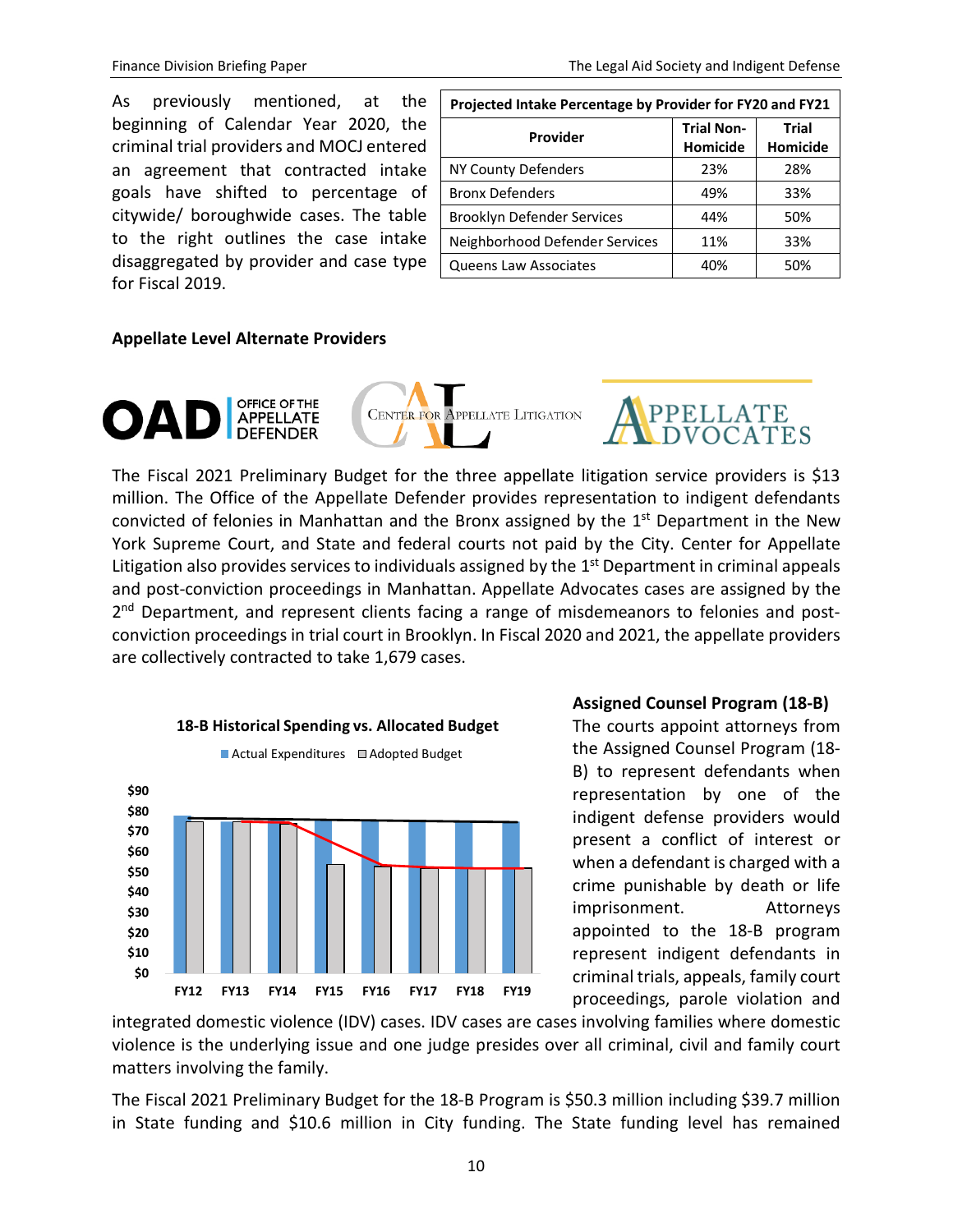unchanged from the Fiscal 2020 Adopted Budget; however, the City funding allocated in Fiscal 2021 has decreased slightly, by \$1 million.

In Fiscal 2015, the Administration reduced the 18-B City funded budget by approximately \$20 million to fund conflict cases with the alternate providers in hopes of saving City money; however, the 18-B Program providers' actual spending has not decreased. As the chart on the previous page shows, the providers are likely to continue to spend approximately \$75 million annually, requiring the City to include \$20 million in one-shot funding each year to address this issue, unless the budget for the 18-B program is rightsized.

#### **Family Court Providers**

Center for Family Representation, Bronx Defenders, Brooklyn Defender Services, and Neighborhood Defender Services all provide legal representation for parents or guardians who cannot afford a lawyer in Article 10 abuse and neglect cases heard in Family Court. The Fiscal 2021 Preliminary Budget includes a total of \$23.4 million for Family Court Providers, \$8.7 less when compared to the Fiscal 2020 Adopted Budget of \$32.1 million. Due to an uptake in abuse and neglect cases beginning in Fiscal 2016, providers were taking on more Article 10 cases than in any year before. To address this situation, the Article 10 contract budget included one-time funding of \$8.7 million dispersed among the providers for the past three fiscal years, with \$3.4 allocated from the City, and \$3.9 and \$1.3 million in State and federal funding respectively. The Fiscal 2021 Preliminary Plan does not include this one-time funding; it is unclear if this one-time funding will be seen later in the fiscal year, or if the caseload is expected to fall back. As shown in the table below, in Fiscal 2019, the Family Court providers' total spending was \$33 million and total intake was 192,317. The projections for the remainder of Fiscal 2020 and Fiscal 2021 have yet to be determined.

| Historical Spending and Actual Intake by Family Court Provider |                 |        |             |        |             |        |             |        |             |        |
|----------------------------------------------------------------|-----------------|--------|-------------|--------|-------------|--------|-------------|--------|-------------|--------|
|                                                                | <b>FY15</b>     |        | <b>FY16</b> |        | <b>FY17</b> |        | <b>FY18</b> |        | <b>FY19</b> |        |
| Provider                                                       | <b>Spending</b> | Intake | Spending    | Intake | Spending    | Intake | Spending    | Intake | Spending    | Intake |
| Center for Family<br>Representation                            | \$6,232         | 789    | \$5,952     | 831    | \$8,069     | 1,272  | \$8,887     | 1,189  | \$9,035     | 1,062  |
| <b>Bronx Defenders</b>                                         | 6,144           | 1.160  | 6,408       | 1,045  | 9,913       | 1,461  | 10,009      | 1,581  | 10.143      | 1,510  |
| Brooklyn Defender<br><b>Services</b>                           | 7,405           | 1,163  | 7,062       | 1,185  | 10,017      | 1,679  | 10,285      | 1,725  | 10.433      | 1,134  |
| Neighborhood<br><b>Defender Services</b>                       | 2.810           | 345    | 2,138       | 341    | 3.371       | 528    | 3.370       | 501    | 3.429       | 414    |
| Total:                                                         | \$22,591        | 3,457  | \$21,560    | 3,402  | \$31,370    | 4,940  | \$32,552    | 4,996  | \$33,040    | 4,120  |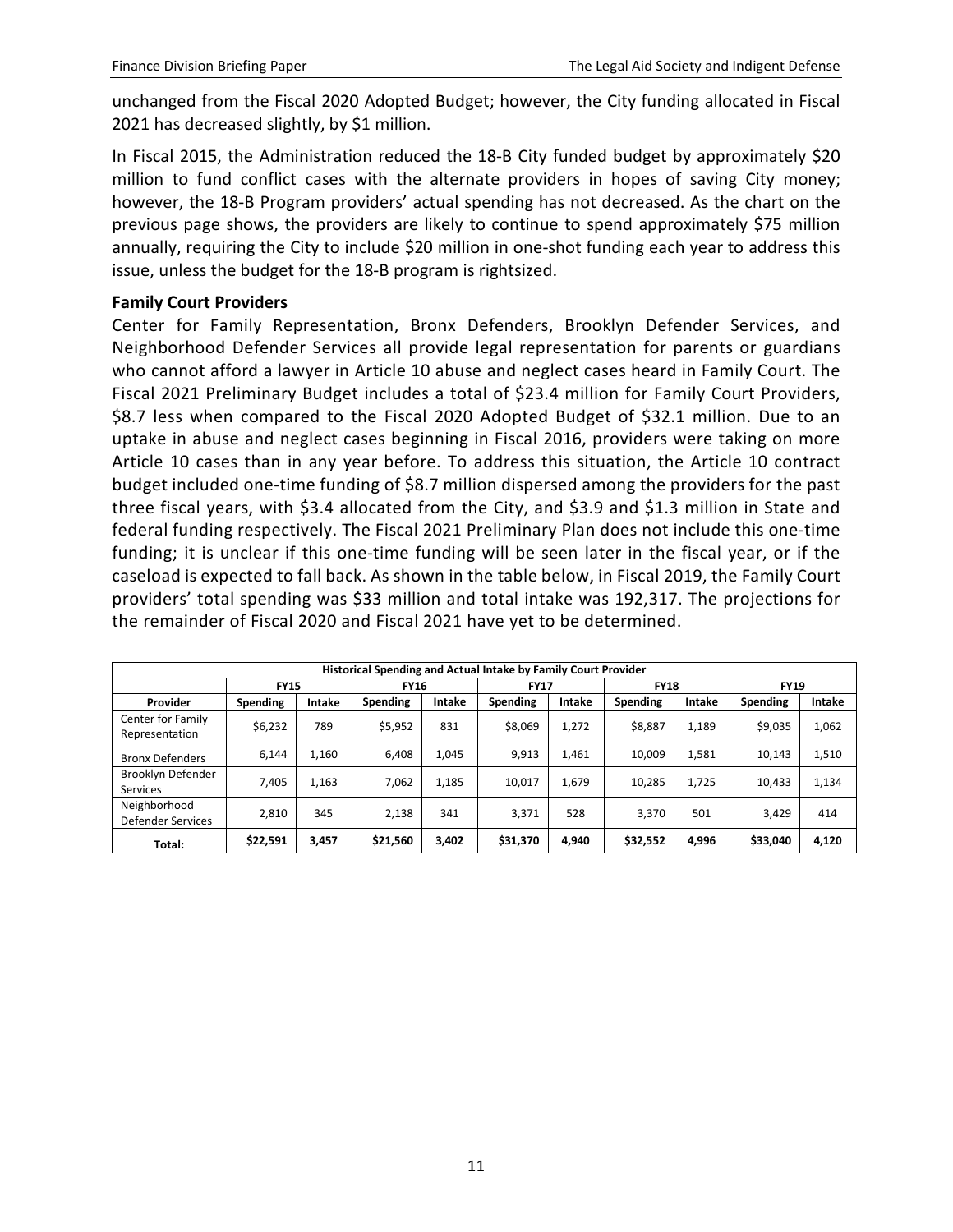# <span id="page-13-0"></span>Appendices

# <span id="page-13-1"></span>A. Positions Related to Criminal Justice Reform

| <b>Bronx Defenders Positions Related to Criminal Justice Reform</b> |                  |                                                                         |                     |  |  |  |  |
|---------------------------------------------------------------------|------------------|-------------------------------------------------------------------------|---------------------|--|--|--|--|
| <b>Position Title</b>                                               | <b>Headcount</b> | <b>Roles + Responsibilities (Brief)</b>                                 | <b>Salary Range</b> |  |  |  |  |
|                                                                     |                  | Digital analysis of audio and video recordings, social media,           |                     |  |  |  |  |
| Forensic Investigator                                               | 3                | and other platform                                                      | \$52,500-70,000     |  |  |  |  |
| Administrators/IT Support,                                          |                  | Receipt, organization of discovery - updating ofarraignment             |                     |  |  |  |  |
| IT & Data, Project                                                  |                  | calendar, provide support to administrators and attorneys-              |                     |  |  |  |  |
| Management                                                          | 7.5              | manage project & IT/Data                                                | 42,000-185,000      |  |  |  |  |
|                                                                     |                  | Provide pre-arraignment representation to people charged                |                     |  |  |  |  |
| Intake Attorneys                                                    | 2                | with DATs                                                               | 71,936-86,000       |  |  |  |  |
| Intake Team Investigators                                           | $\mathbf{1}$     | Investigate all criminal cases                                          | 43,000-60,500       |  |  |  |  |
|                                                                     |                  | Work with legal department to determine conflict issues                 |                     |  |  |  |  |
| Legal Dept./ Conflicts                                              |                  | based on disclosure of witness names. Assist with discovery             |                     |  |  |  |  |
| Attorneys                                                           | 1                | and bail related litigation.                                            | 78,500-102,500      |  |  |  |  |
|                                                                     |                  | Brooklyn Defender Services Positions Related to Criminal Justice Reform |                     |  |  |  |  |
|                                                                     |                  | Prepare materials and train attorneys for bail and discovery            |                     |  |  |  |  |
|                                                                     |                  | reform; start-up supervision-oversee implementation of                  |                     |  |  |  |  |
|                                                                     |                  | discovery and bail reform; liaise with DA's office -represent           |                     |  |  |  |  |
|                                                                     |                  | BDS with MOCJ, other defender offices and other                         |                     |  |  |  |  |
| <b>Supervising Attorney</b>                                         | .5               | stakeholders                                                            | \$90,000-120,000    |  |  |  |  |
| Investigators                                                       | 1                | Review discovery in new/on-going investigations                         | 55,000              |  |  |  |  |
|                                                                     |                  | download digital discovery files received from DA's office;             |                     |  |  |  |  |
|                                                                     |                  | ensure completeness, accuracy, upload discovery to BDS                  |                     |  |  |  |  |
| Paralegals/ Administration                                          | 3.5              | document storage system                                                 | 55,000              |  |  |  |  |
|                                                                     |                  | Troubleshoot discovery file transfer and management;                    |                     |  |  |  |  |
|                                                                     |                  |                                                                         |                     |  |  |  |  |
|                                                                     |                  | coordinate with IT team at DA's office; identify/implement              |                     |  |  |  |  |
| <b>IT Manager</b>                                                   | $\cdot$ .2       | new document management system; train staff                             | 180,000             |  |  |  |  |
|                                                                     |                  | Identify appropriate programming (where required) for                   |                     |  |  |  |  |
| Social Workers                                                      | 1.75             | additional clients now released                                         | 58,000              |  |  |  |  |
|                                                                     |                  | Legal Aid Society Positions Related to Criminal Justice Reform          |                     |  |  |  |  |
|                                                                     |                  | Oversee the running of the Discovery Units located in each              |                     |  |  |  |  |
| Managing Attorney of                                                |                  | trial office, including administration, personnel management,           | \$154,300-82,173    |  |  |  |  |
| Implementation                                                      | 1                | training and supervision                                                |                     |  |  |  |  |
|                                                                     |                  | Provide advice, support and assistance to other attorneys               |                     |  |  |  |  |
|                                                                     |                  | handling discovery legal matters, provide in-house and                  |                     |  |  |  |  |
| Staff Attorney - Discovery                                          | 5                | external training, and conduct policy advocacy                          | \$76,659-127,753    |  |  |  |  |
|                                                                     |                  | Oversee the running of the Discovery Units located in each              |                     |  |  |  |  |
|                                                                     |                  | trial office, including operational support, as well as                 |                     |  |  |  |  |
| Discovery Administrator                                             | 1                | administration and supervision of support staff                         | 58,653-63,488       |  |  |  |  |
|                                                                     |                  | Oversee the running of the Discovery Unit in a trial office and         |                     |  |  |  |  |
| Discovery Manager                                                   | 5                | supervise support staff                                                 | 61,200-66,245       |  |  |  |  |
|                                                                     |                  | Process receipt of discovery materials ad certificates of               |                     |  |  |  |  |
|                                                                     |                  | compliance, preserve materials, provide notice to assigned              |                     |  |  |  |  |
| Paralegal !                                                         | 11               | counsel and staff, gather reciprocal discovery                          | 47,849-51,794       |  |  |  |  |
|                                                                     |                  | Investigate crime scenes and materials received through                 |                     |  |  |  |  |
|                                                                     |                  | discovery, locate and interview witnesses, testify in court and         |                     |  |  |  |  |
| Investigator                                                        | 10               | serve motions and subpoenas                                             | 56,669-61,341       |  |  |  |  |
|                                                                     |                  | Responsible for the training and mentoring of the paralegal             |                     |  |  |  |  |
| Director of Paralegal                                               |                  | staff in the trial offices, and providing operational support to        |                     |  |  |  |  |
| Services                                                            | 1                | the trial offices                                                       | 80,000-90000        |  |  |  |  |
|                                                                     |                  | Responsible for training and mentoring the investigative staff          |                     |  |  |  |  |
|                                                                     |                  | in the trial offices, implementing best practices for                   |                     |  |  |  |  |
| Director of Investigative                                           |                  | investigators and training staff on proper investigative                |                     |  |  |  |  |
| Services                                                            | $\mathbf{1}$     | techniques and technology                                               | 80,000-90,000       |  |  |  |  |